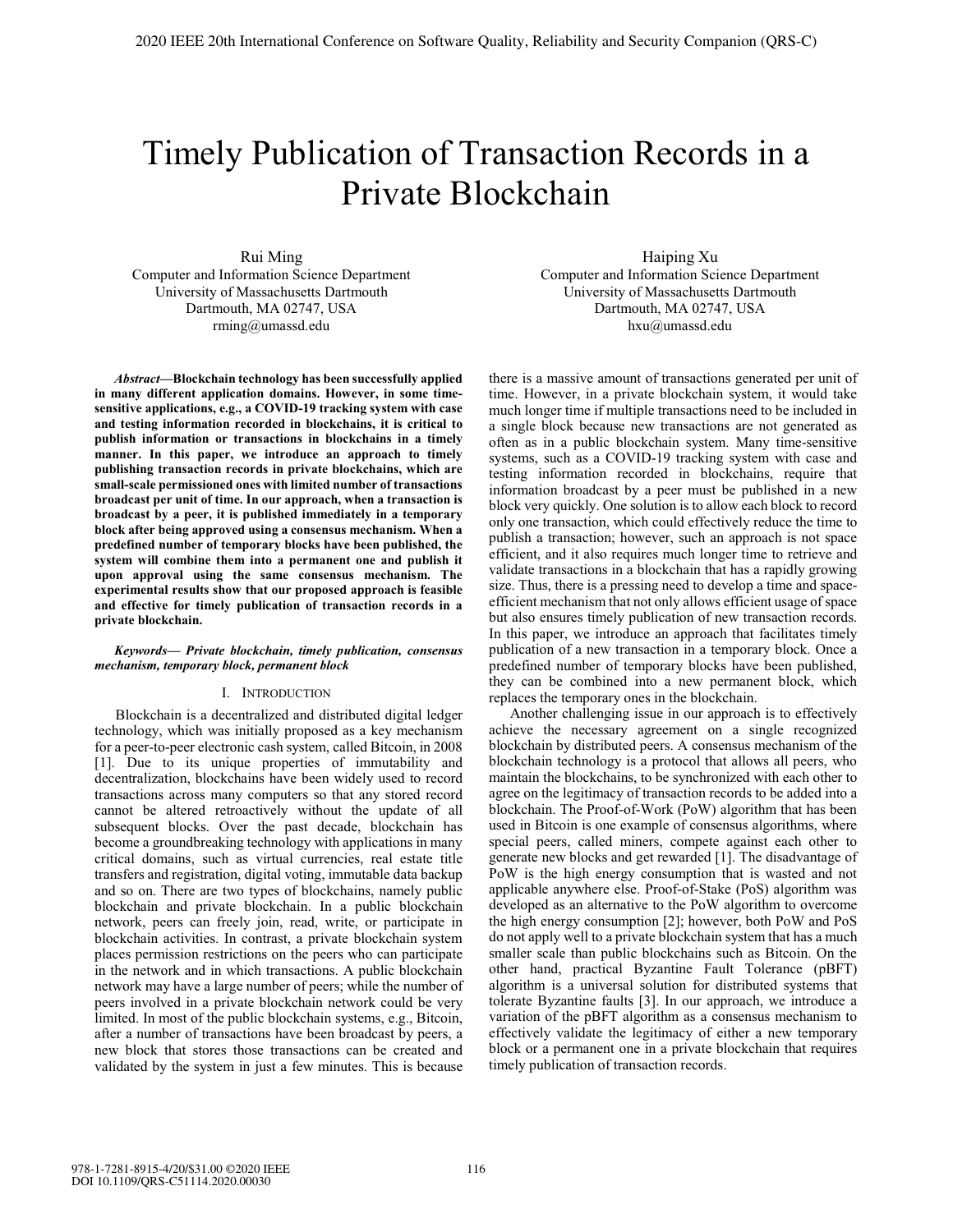# II. RELATED WORK

The scalability of blockchain systems has been a challenging issue since the blockchain technology has been adopted in various application domains. The challenge is mostly due to the significant and growing size of the blockchains. There are some existing approaches to changing or tweaking data structures to deal with the blockchain size problem. For example, the original Bitcoin system used the Simplified Payment Verification (SPV) mechanism to verify transactions without running through the full network nodes. Users can minimize storage space by only storing the block headers of the longest blockchain rather than the entire blockchain [1]. Cryptonite has been among the first implementations of the lightweight mini-blockchain scheme [4]. It has been designed to eliminate the need for a full blockchain by storing important block information locally for each node. This approach can significantly reduce the need for long-term data storage as old transactions are pruned but the account balance value in the hash tree structure can still be maintained. VerSum is an alternative proposed by Hooff et al. that allows light nodes to outsource expensive computation securely over large data structures such as Bitcoin blockchains to multiple servers [5]. It can achieve low server-side overhead for both incremental re-computation and conflict resolution, and easily keep up with Bitcoin's rate of new blocks with new transactions. Different from the above approaches, our method can minimize the storage overhead for published blocks in a private blockchain by combining small-sized blocks, i.e., temporary blocks, into a permanent one.

There is also previous work on using consensus algorithms for peers to reach agreement on the state of certain data stored on distributed nodes in a blockchain system. The most wellknown consensus method is the PoW algorithm used in Bitcoin [1]. In this method, different nodes in a blockchain try to solve a cryptographic hash function, SHA-256 in particular, which generates a unique and fixed size 256-bit hash value. The process of creating new blocks by first solving this hash problem is called mining, and the users performing this task are called miners. To counteract the great deal of energy waste in the PoW algorithm, another consensus algorithm PoS was proposed [2]. The core idea of PoS is to attribute the mining power based on the number of coins held by a miner. Therefore, a PoS miner is allowed to mine only a limited number of blocks that reflects the miner's ownership stake. Proof-of-Authority (PoA) is a new consensus method that provides high performance and fault tolerance [6]. In PoA, a peer must first pass a preliminary authentication, and is allowed to create a new block only if it has proven its authority for the task. The most related consensus algorithm to the one we used in this paper is pBFT, which could be suitable for a private blockchain [3]. The pBFT mechanism can work in asynchronous environments with improved response time. In our approach, we have revised the pBFT mechanism by utilizing a majority vote for approval of a new temporary or permanent block after being verified.

Additional related work focuses on revising blockchain architecture to improve blockchain performance. Traditional blockchain uses a single chain to record transactions in a block. Since blocks in a single chain structure cannot be generated concurrently, the throughput of publishing new blocks in a blockchain is limited. To deal with this issue, DAG-based blockchain architectures are proposed, which enable concurrent

block generation and allow multiple vertices to connect to a previous vertex in a directed acyclic graph [7]. A cryptocurrency for the Internet-of-Things (IoT), called IOTA, was among the first approaches to implementing the "blockless blockchain," which uses a network of nodes to speed up the validation process [8]. It uses a structure called tangle, which is a DAG for storing transactions. In an early effort, Nicol and Xu developed a DAGbased blockchainless approach for trusted public construction bidding with cryptographic guarantees to enforce fairness in the bidding process [9]. Instead of mining blocks of transactions as in a traditional blockchain, a DAG links a transaction containing a list of its parents, documents and transaction signatures, to other transactions via a less complex validation process. A recently proposed consensus protocol called SPECTRE can be applied to a DAG-based blockchain structure to create and publish blocks of transactions by extending local DAGs [10]. In SPECTRE, peers can perform blockchain activities without having to know other peers' synchronization status. Similar, PHANTOM also applies blockDAG to achieve faster block generation and higher transaction throughput [11]. Moreover, PHANTOM proposes a greedy algorithm to order transactions embedded in blockDAG and supports smart contract. Our approach differs from the above approaches by following the traditional blockchain architecture; however, our approach is flexible and efficient, which allows timely publication of temporary blocks and simplification of a blockchain by combining temporary blocks into a permanent one.

# III. THE BLOCKCHAIN STRUCTURE

The block time is defined as the time required to create a new block in a blockchain [12]. In most of the blockchain systems, such as Bitcoin and Ethereum, an expected block time can be set to require the systems to wait for a fixed amount of time before a new block can be generated and published [1, 13]. However, in many critical and time-sensitive situations, users would request their transactions to be published in blockchains immediately rather than have to wait for a fixed amount of time for the transactions to be published. For example, in a blockchain-based COVID-19 real-time updating and tracking system, when infection cases are broadcast, such information needs to be available immediately to all those who had contact with the infected persons for emergency treatment. To avoid waiting for a fixed amount of time for the cases to be published, we define two types of blocks, namely the temporary block and the permanent block. A temporary block contains only one transaction, which can be generated in a timely manner and published efficiently after being verified. On the other hand, a permanent block is a traditional block that cannot be altered retroactively without the alteration of all subsequent blocks. A permanent block, generated by combining a predefined number of temporary blocks in a blockchain, can record multiple transactions and can effectively reduce the size of the blockchain by eliminating the temporary ones.

# *A. The Blockchain Structure with Temporary Blocks*

We first define a set of *super peers* as a group of trusted peers who are responsible for creating new blocks and participating in the consensus process. There is also a voted super peer called the *primary* super peer or *PSP*, who serves as a leader for the consensus process. On the other hand, a regular peer is one who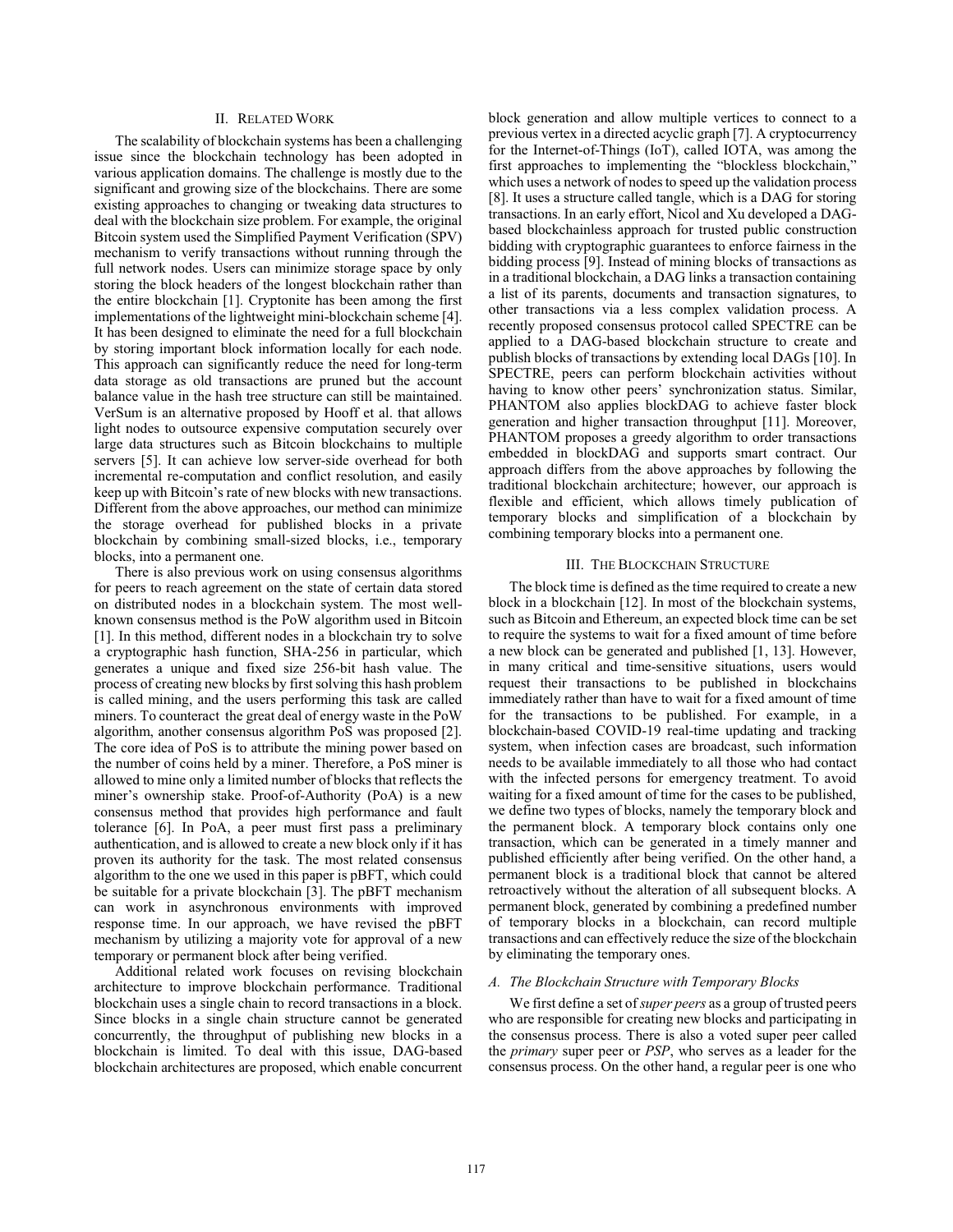has the access to the latest blockchain and can broadcast a new transaction to super peers for processing; however, it is not allowed to create new blocks or get involved in the consensus process. When a new transaction is generated, it can be announced by the peer who generates the transaction in a request message broadcast to all super peers. When the *PSP* receives the request message, it creates a new temporary block containing the transaction information and broadcast it to all super peers. In addition to the transaction information, the new block also contains the hash value of the last permanent block in the blockchain, the digital signature of the transaction signed by the peer who broadcast the message as well as other related information. When the super peers receive the newly created temporary block from the primary one, they use a consensus algorithm to verify and agree on the validity of the new block. If the new temporary block is verified to be correct, it will be published in the blockchain and broadcast to all peers. Then the transaction information recorded in the temporary block can be readily accessed by all peers. Fig. 1 shows how a new temporary block *TBi* is attached to a blockchain.



Fig. 1. The blockchain structure with temporary blocks.

For future transactions broadcast by peers, the system repeats the above operations until there is a predefined number Φ of temporary blocks published. At this time, *PSP* is responsible for creating a new permanent block to include all transactions recorded in the Φ temporary blocks. Once a new permanent block is created and broadcast to all super peers, it will be verified and approved by super peers using the same consensus algorithm that has been applied to temporary blocks. If the new permanent block is approved, the temporary blocks will be removed, and the new permanent block will be added to the blockchain by linking it to the last permanent block. This change is then broadcast to all peers in the blockchain system for blockchain updating.

We define height *h* of a blockchain as the number of permanent blocks in the blockchain. As in a traditional blockchain, each permanent block  $PB_i$ , where  $1 \le i \le h$ , includes the hash value of its prior permanent block  $PB<sub>i-1</sub>$ ; therefore, any changes to  $PB_{i-1}$  can be easily detected by checking the hash value of  $PB_{i-1}$  included in  $PB_i$ . On the other hand, since all temporary blocks are linked to the last permanent block *PBh* as shown in Fig. 1, they all include the hash value of *PBh*.

# *B. Temporary Block Structure and Generation*

As a temporary block can contain only one transaction, it can be published in a blockchain immediately upon approval without the need to wait for new transactions to be broadcast. As shown in Fig. 2, a temporary block *TBi*, contains four major components, namely the block header, the data, the hash value of *TBi*, denoted as *ha*(*TBi*), and a list of digital signatures  $d\mathbf{s}[TB_i]_v$ , where *v* is a super peer in the consensus group, and each  $ds[TB_i]_v$  is the digital signature of super peer *v* for

temporary block *TBi*. In the block header, *ha(PBh*) is the hash value of the last permanent block *PBh*, *h* is the height of the blockchain without counting temporary blocks, *t* is the timestamp when the transaction was made, and *p* is the identification number of the peer who broadcasts the transaction. In the data portion, *TX* is a transaction with its required information to be recorded in the blockchain and *ds*[*t*, *p, TX*]*<sup>p</sup>* is the digital signature of peer *p* for transaction *TX.* The hash value of the temporary block *TBi*, denoted as *ha*(*TBi*), is defined as in (1).

$$
ha(TB_i)=H(ha(PB_h), h, t, p, TX, ds[t, p, TX]_p)
$$
 (1)

where *H* is a hash function. The list of  $ds[TB_i]_v$  are digital signatures signed by super peers during the consensus process, which is used to check the validity of the temporary block *TBi*. Note that in the blockchain, we use digital signature to guarantee that the contents of a message have not been altered in transit [14]. Each peer has a pair of keys. One key is called the *private* key, which is only known to the peer itself; while the other key is called the *public* key, which is known to the public. In the digital signature process, peer *p*1 uses its private key to encrypt the hash value of message *m* into a digital signature  $ds[m]_{P1}$ , and then sends  $ds[m]_{P1}$  along with message *m* to peer *p*2. Peer *p*2 can decrypt  $ds[m]_{p1}$  using *p*1's public key to verify the authenticity of message *m*, i.e., the hash value of message *m*, decrypted using *p*1's public key, exactly matches with the hash value of the original message *m*.



Fig. 2. The structure of temporary block *TBi*.

When peer  $p$  in the blockchain system generates a transaction *TX*, it broadcasts it to super peers as a request message <*TB-request*, [*t*, *p*, *TX*], *ds*[*t, p, TX*]*p*> with all required information defined in a temporary block except the height of the blockchain, the hash value of the temporary block to be created, and the list of digital signatures of super peers for the temporary block. When *PSP* receives the request message for creating a temporary block to publish the transaction, it verifies the message for its hash value and the digital signature. If the message is valid, *PSP* generates a temporary block (as shown in Fig. 2) based on the information provided in peer p's request message, and initiates a consensus process by broadcasting the new temporary block with its own digital signature *ds*[*TBi*]*primary* to all other super peers for approval. Algorithm 1 shows the procedure how *PSP* creates a temporary block when receiving a *TB-request* message. Note that in Algorithm 1, *PSP* needs to check if transaction *TX* sent by peer *p* has already been published in the blockchain. If *TX* has been recorded in an existing temporary block, a *null* value is returned; otherwise, *PSP* uses the sender's public key to verify the authenticity of the request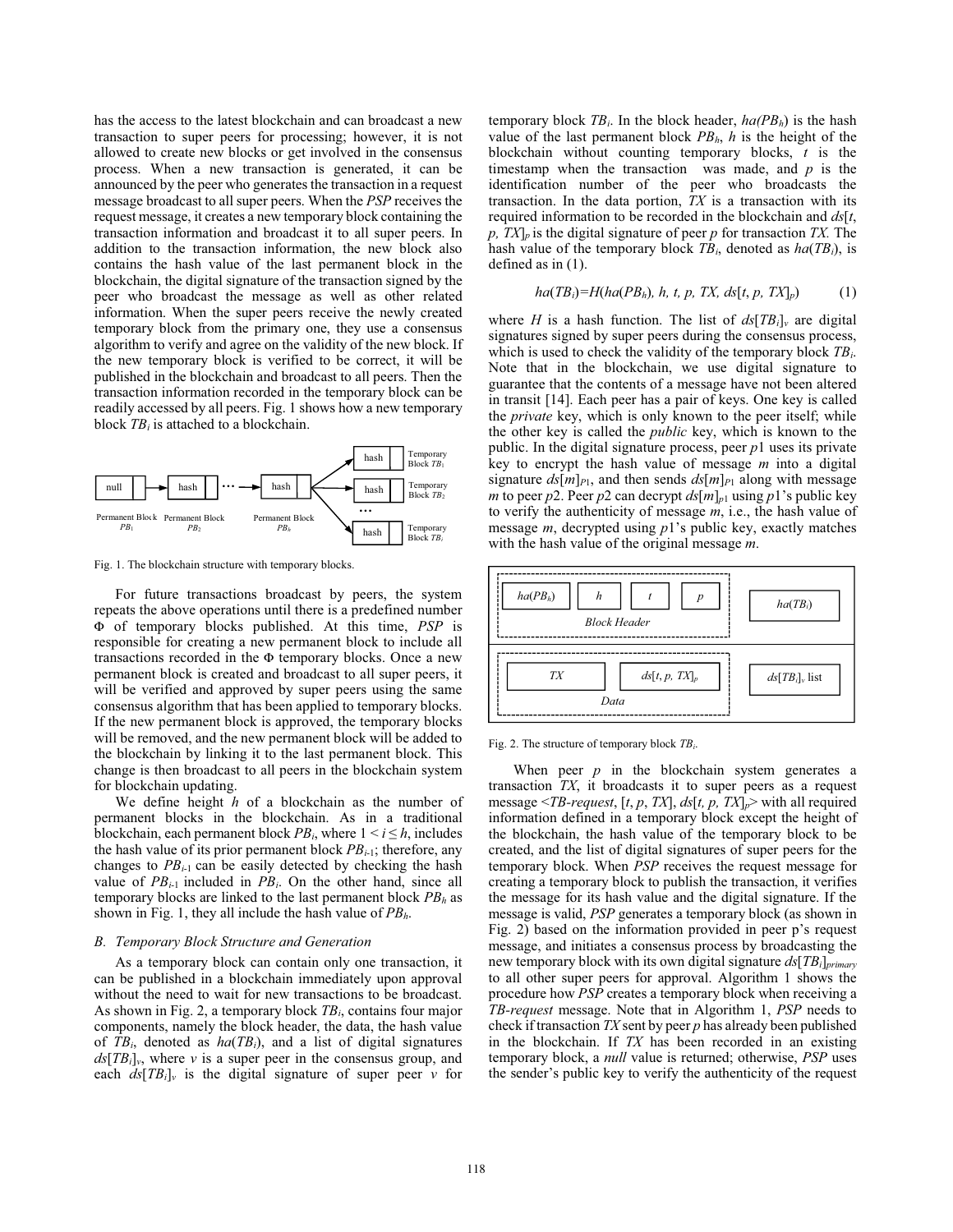message. If the message has been altered, a *null* value is returned; otherwise, *PSP* generates all components including the hash value  $ha(TB_{k+1})$  and its digital signature  $ds[TB_{k+1}]_{primary}$  of the new temporary block  $TB_{k+1}$ , and returns the newly constructed block temporary block  $TB_{k+1}$ .

#### **Algorithm 1: Generation of a Temporary Block**

**Input:** Request message  $\leq$ *TB-request*, [*t*, *p*, *TX*], *ds*[*t*, *p*, *TX*]<sub>*p*</sub>> **Output:** A temporary block *TBk*+1 signed by *PSP* 

- 1. Let *h* be the height of the current blockchain
- 2. Let *k* be the number of temporary blocks linked to *PBh*
- 3. Let  $TB_{k+1}$  be the temporary block to be created
- 4. **if**  $k == \Phi$  // the predefined number of temporary blocks
- 5. **return** *null* // a permanent block shall be generated first
- 6. Compute the hash value of the last permanent block *ha*(*PBh*)
- 7. Extract *t*, *p*, *TX* from the *TB*-request message
- 8. **for**  $i = 1$  **to**  $k$
- 9. **if**  $[t, p, TX]$  matches with *TB<sub>i</sub>* 10. **return** *null*
- 10. **return** *null*
- 11. Use the public key of peer *p* to verify message [*t*, *p*, *TX*]
- 12. **if** message [*t*, *p*, *TX*] has been altered
- 13. **return** *null*
- 14. **else**
- 15. Calculate the hash value of temporary block  $ha(TB_{k+1})$
- 16. Add  $ha(PB_h)$ ,  $h$ ,  $t$ ,  $p$ ,  $TX$  and  $ds[t, p, TX]$ <sup>*p*</sup> into  $TB_{k+1}$
- 17. Calculate hash value for  $TB_{k+1}$ , i.e.,  $ha(TB_{k+1})$  as in (1), and add it into *TBk*+1 structure
- 18. Calculate the digital signature *ds*[*TB k*+1]*primary*, and add it into the list of digital signatures of super peers for  $TB_{k+1}$ .
- 19. **return** *TBk*+1

# *C. Temporary Block Structure and Generation*

Different from a temporary block, a permanent block is one that cannot be removed from a blockchain. Similar to the structure of a temporary block, a permanent block also consists of four major components. As shown in Fig. 3, if the height of a blockchain is  $h$ , a new permanent block  $PB_{h+1}$  contains the block header, the data, the hash value of  $PB_{h+1}$ , denoted as  $ha(PB_{h+1})$ , and a list of digital signatures  $ds[PB<sub>h+1</sub>]$ <sub>*v*</sub>, where *v* is a super peer in the consensus group, and each  $ds[PB<sub>h+1</sub>]$ <sup>*v*</sup> is the digital signature of super peer  $v$  for permanent block  $PB_{h+1}$ .





In the block header,  $ha(PB<sub>h</sub>)$  is the hash value of the last permanent block, *t* is the timestamp when the permanent block

was created, and *primary* is the identification number of *PSP* who broadcasts the permanent block for verification. The data portion  $\Xi$  consists of a list of  $\Phi$  transactions  $tx_1, tx_2, ...$  *tx* $\Phi$ *, each* of which records the transaction information published in a temporary block. For example, the information recorded in the first transaction  $tx_1$  of  $\Xi$  is extracted by *PSP* from temporary block *TB*1. This is illustrated in a box labeled as "Transaction  $tx_1$ " that includes the timestamp  $t$  when the transaction was made, the identification number  $p$  of the peer who broadcasts the transaction, transaction  $TX$ , and peer  $p$ 's digital signature  $ds[t, p, TX]_p$ . The hash value of the permanent block  $PB_{h+1}$ , denoted as  $ha(PB_{h+1})$ , is defined as in (2).

$$
ha(PB_{h+1})=H(ha(PB_h), h, t, primary, \Xi)
$$
 (2)

where *H* is a hash function and  $\Xi$  is a list of  $\Phi$  transactions. The list of  $ds[PB_{h+1}]_v$  are digital signatures signed by super peers during the consensus process, which is used to check the validity of the new permanent block  $PB_{h+1}$ .

To make a blockchain space and time efficient, we need to combine the temporary blocks into a permanent one when there have been Φ temporary blocks published in the blockchain. Algorithm 2 shows the process how *PSP* generates a permanent block *PBh*+1 by combining a list of temporary blocks.

**Algorithm 2: Generation of a permanent block by combining a list of temporary blocks** 

**Input:** A list of temporary blocks  $\leq TB_1$ ,  $TB_2$ , ...,  $TB_{\Phi}$ **Output:** A permanent block *PBh*+1 signed by *PSP* 

- 1. Let *h* be the height of the current blockchain
- 2. Let Φ be the number of temporary blocks linked to *PBh*
- 3. Let  $PB_{h+1}$  be the permanent block to be created
- 4. Compute the hash value  $ha(PB_h)$  of the last permanent block
- 5. Set current timestamp *t* and identification number *primary*
- 6. Add  $[ha(PB<sub>h</sub>), h, t, primary]$  into  $PB<sub>h+1</sub>$  as its block header
- 7. **for**  $i = 1$  **to**  $\Phi$
- 8. extract [*t*, *p*, *TX*] and *ds*[*t, p, TX*]*p* from *TBi*, and add them into data  $\Xi$  of *PB<sub>h+1</sub>* structure as transaction record  $tx_i$
- 9. Calculate hash value for  $PB_{h+1}$ , i.e.,  $ha(PB_{h+1})$  as in (2), and add it into *PBh*+1 structure
- 10. Calculate the digital signature *ds*[*PBh*+1]*primary*, and add it into the list of digital signatures of super peers for  $PB_{h+1}$
- 11. **return** *PBh*+1

In Algorithm 2, *PSP* first calculates the hash value *ha*(*PBh*) of the last permanent block *PBh*. It then sets *t* to the current timestamp and *primary* to its identification number. The four items  $[ha(PB<sub>h</sub>), h, t, primary]$  are added into  $PB<sub>h+1</sub>$  as its block header. Next, *PSP* extracts the transaction information from each temporary block and adds them into  $PB_{h+1}$  as data  $\Xi$  of the block. The hash value  $ha(PB_{h+1})$ , the third component of  $PB_{h+1}$ , is calculated according to (2). Finally, *PSP* signs *PB<sub>h+1</sub>*, adds its digital signature *ds*[*PBh*+1]*primary* into the *ds*[*PBh*+1]*<sup>v</sup>* list, and returns the newly constructed permanent block  $PB<sub>h+1</sub>$ . Once *PBh*+1 has been generated by *PSP*, it sends it to all other super peers to start the consensus process. If  $PB_{h+1}$  is approved by a major vote from the super peers, *PSP* deletes all temporary blocks in the blockchain and adds the new permanent block  $PB_{h+1}$  right after  $PB_h$ . The changes are then broadcast to all peers including regular peers for blockchain updating.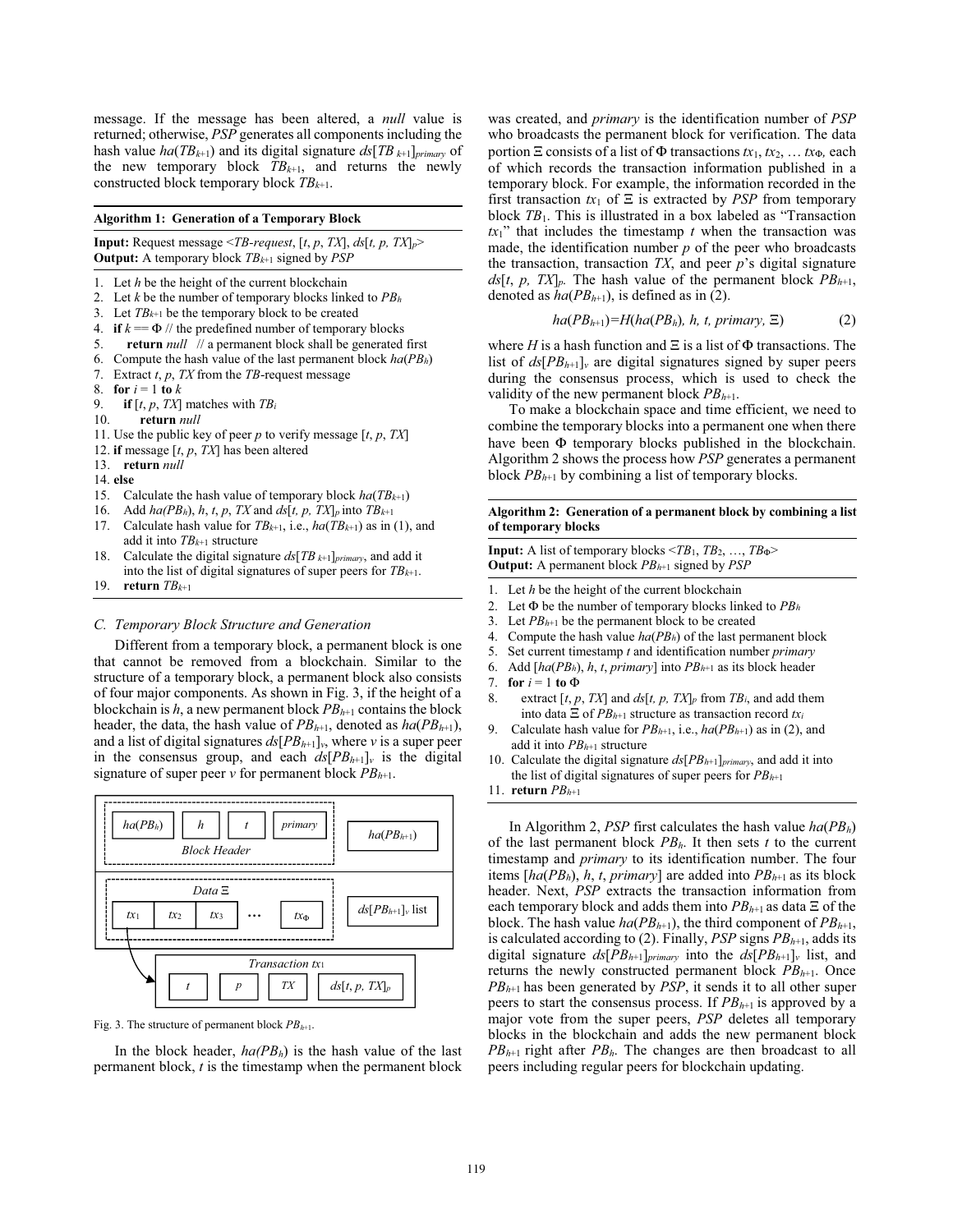# IV. A VARIATION OF THE PBFT CONSENSUS MECHANISM

We revised the pBFT consensus algorithm [3] to make it a suitable consensus mechanism for the private blockchain system we introduced in this paper. Some major revisions of the algorithm include a combination of the "Prepare" and "Commit" phases of the original pBFT algorithm into a "Verification & Approval" phase, called V&A. We further revised the "Reply" phase of the original pBFT algorithm into a majority "Voting" phase. The revised pBFT consensus algorithm can be used to approve either a temporary block or a permanent one, announced by *PSP*, for timely publication in a private blockchain. The only differences for the two usages are the ways to verify a new block. For a temporary block, the transaction recorded in the temporary block needs to be verified; while in the case of a permanent block, a list of recorded transactions must be verified to ensure they have been published in temporary blocks. In the following, we use the approval process of a permanent block as an example to show how the revised pBFT consensus algorithm works.

Let  $\Theta$  be the total number of super peers including *PSP*, who are involved in the consensus process. Fig. 4 shows an example of the consensus group with 5 super peers, i.e.,  $\Theta = 5$ , where *PSP* is the primary one, *SP*1, *SP*2 and *SP*3 are super peers that are all up and running but *SP*4 is currently down and not available. The consensus algorithm can be divided into four phases, which are the *Announcement* phase, the *V&A* phase, the *Voting* phase, and the *Notification* phase. In the *Announcement* phase, *PSP* broadcasts a message that contains a newly generated permanent block *PBh*+1 signed by *PSP*. Upon receiving *PBh*+1, super peers *SP*1, *SP*2 and *SP*3 start to verify the block to make sure all information included in  $PB<sub>h+1</sub>$  is correct. This would include the verification of each transaction record  $tx_i$ , where  $1 \le i \le \Phi$ , has been published in temporary block *TBi*. Note that the verification steps (denoted as shaded bars in Fig. 4) can be performed by the super peers concurrently, but would take different amount of time depending on the performance of the machines on which the super peers are running.



Fig. 4. A variation of the pBFT consensus mechanism.

Once a super peer  $SP_k$  completes its verification step and if there is no error in  $PB_{h+1}$ ,  $SP_k$  signs  $PB_{h+1}$  and add its digital signature  $ds[PB_{h+1}]_k$  to the list of digital signatures of super peers for  $PB_{h+1}$ . The new permanent block  $PB_{h+1}$  with  $SP_k$ 's digital signature is broadcast by  $SP_k$  to all super peers except *PSP*. Then  $SP_k$  waits for signed  $PB_{h+1}$  from other super peers before it approves or rejects  $PB_{h+1}$ . Super peer  $SP_k$  approves  $PB_{h+1}$  only when the following conditions are satisfied:

- 1. *PBh*+1 contains digital signature of *PSP*
- 2. *SP<sub>k</sub>* has verified  $PB_{h+1}$  and added its digital signature<br>3. *SP<sub>k</sub>* has received ( $\left|\frac{\Theta}{2}\right|$ -1) messages from other sup
- 3.  $SP_k$  has received ([ $\Theta$ /2]-1) messages from other super peers with signed *PBh*+1

This would require a total number of  $[0/2]+1$  digital signatures for  $SP_k$  to approve  $PB_{h+1}$ . If the new block is approved by  $SP_k$ ,  $SP_k$  enters the "Voting" phase and sends its approval vote to *PSP*. When *PSP* receives at least  $[ $\Theta$ /2]$  approval votes from other super peers, the total number of votes  $(|\Theta/2|+1)$ including its own vote represents a major vote; thus  $PB_{h+1}$  is officially approved. In this case, *PSP* replaces all temporary blocks by  $PB_{h+1}$  in the blockchain, enters the "Notification" phase, and notifies all super peers and regular peers to update their blockchains. Algorithm 3 summarizes the process how super peer  $SP_k$  approves a new permanent block  $PB_{h+1}$ .

# **Algorithm 3: Verification and approval of a new permanent block by super peer** *SPk*

**Input:** A new permanent block *PBh*+1 announced by *PSP* **Output:** *approval* or *rejection* 

- 1. Let  $\Phi$  be the number of transactions recorded in  $PB_{h+1}$
- 2. **if** *ds*[*PBh*+1]*primary* is not valid, **return** *rejection*
- 3. **for**  $i = 1$  **to**  $\Phi$
- 4. **if** transaction record *txi* has *not* been published in *TBi*
- 5. **return** *rejection*
- 6**. else if** *txi* contains errors
- 7. **return** *rejection*
- 8. Calculate the digital signature  $ds[PB<sub>h+1</sub>]$ <sub>k</sub>, and add it into the list of digital signatures of super peers for  $PB_{h+1}$ <br>9 Broadcast  $PR_{h+1}$  with digital signatures  $ds[PR_{h+1}]$
- 9. Broadcast *PBh*+1 with digital signatures *ds*[*PBh*+1]*primary* and  *ds*[*PBh*+1]*k* to all other super peers except *PSP*
- 10. **while** (*not* timeout)
- 11. **if** received signed  $PB_{h+1}$  from at least ( $[Θ/2]-1$ ) super peers
- 12. **return** *approval*
- 13. **else return** *rejection*

Note that in Algorithm 3, if super peer  $SP_k$  approves the new permanent block, it will send an *approval* vote to *PSP* along with its digital signature *ds*[*PBh*+1]*k*; otherwise, a *rejection* vote will be sent to *PSP* without the need for attaching any digital signature. Upon receiving at least  $[ $\Theta/2$ ]$  approval votes from other super peers, *PSP* is now responsible for adding all digital sigatures into the list of digital signatures of super peers for  $PB_{h+1}$  before publishing  $PB_{h+1}$  in the blockchain.

#### V. CASE STUDY

To illustrate the feasibility and the effectiveness of our approach, we implemented a prototype COVID-19 tracking system with case and testing information recorded in a private blockchain. In the system, the results of every test case are broadcast by a peer hospital and published in a blockchain. As such, the published case information can be shared by local hospitals and reliably maintained in the blockchain with no risks of being forged or manipulated by attackers.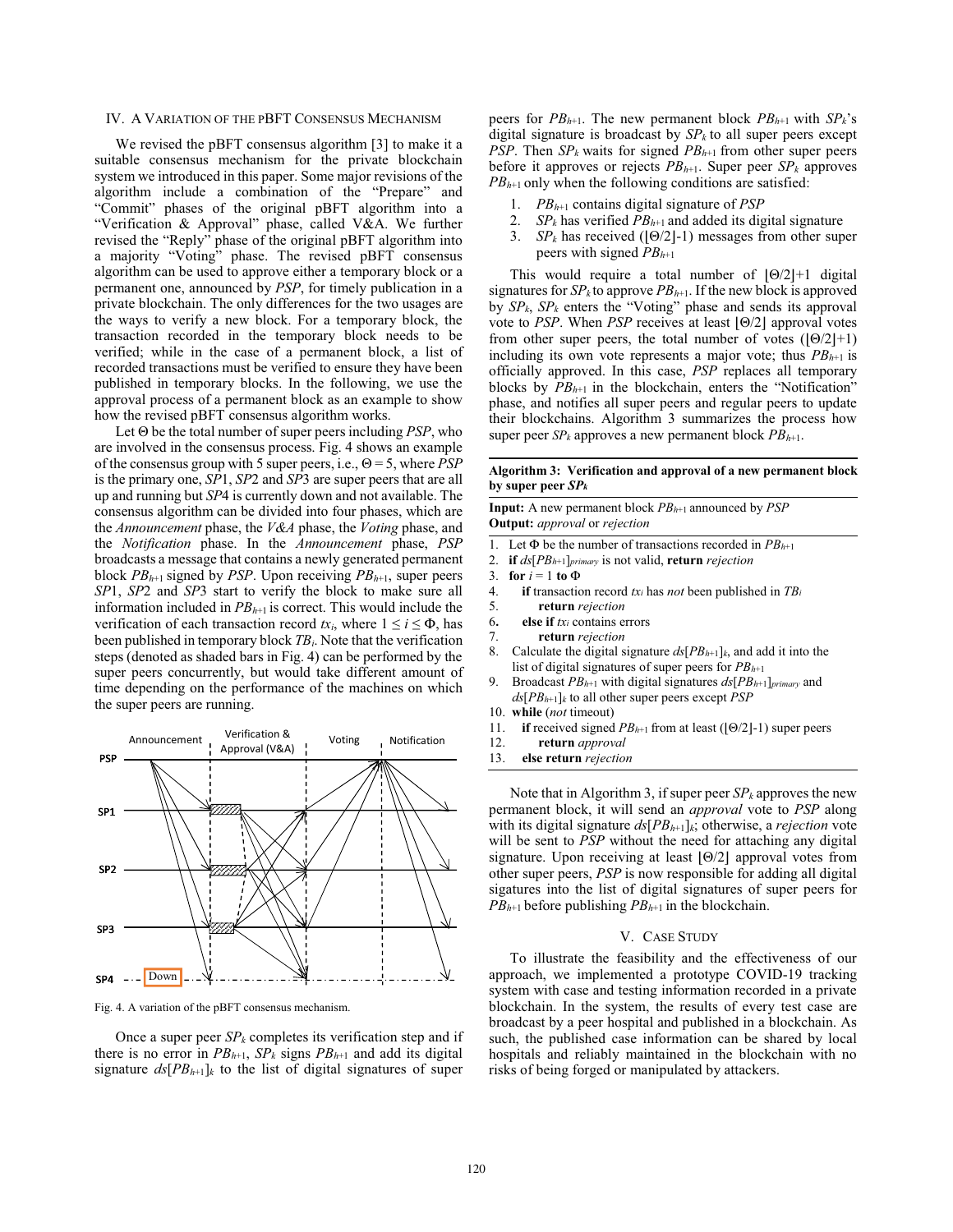#### *A. Experimental Setup*

The computers running in the private blockchain system are connected with each other as a peer-to-peer (P2P) network. The system automatically broadcasts the most recent version of the blockchain over the network, and each peer can update its local copy of the blockchain from the P2P network. As the prototype blockchain-based COVID-19 tracking system was developed as a private blockchain system, we limit the total number of peers to no more than 300, and the total number of reported cases to no more than 1,000 per day. In our experiments, we set the number of super peers from 10 to 150. The number of regular peers will *not* affect our experimental results because only super peers are involved in the consensus process. When a peer hospital, either a regular peer or a super one, broadcasts a case (a transaction), *PSP* creates a temporary block and starts the consensus process. If the temporary block is approved by a majority vote, it will be published in the blockchain in a timely manner. When there is a predefined number  $\Phi$  of published temporary blocks, *PSP* combines them into a permanent one. Upon approval by a major vote for the the permanent block, *PSP* removes all temporary blocks from the blockchain and replace them by the new permanent block. In the following experiments, we consider different scenarios when  $\Phi$  is 10, 20 and 30. The P2P system is running on a network with 10 machines, each of which runs Windows 10, configured with 16GB of RAM and a 512G hard drive. To conduct the experiments, each machine runs no more than 30 peers.

To simulate a real P2P network, we assume the network latency for communications between peers is randomly distributed over range [10, 300] milliseconds (ms). The time for checking a digital signature signed by a peer follows the normal distribution  $N(\mu_1, \sigma_1^2)$ , where  $\mu_1 = 500$  ms and  $\sigma_1 = 150$ . Verifying a transaction recorded in a new permanent block requires reading a temporary block from a hard disk. We assume the reading time follows the normal distribution  $N(\mu_2, \sigma_2^2)$ , where  $\mu_2$  $= 2000$ ms and  $\sigma_2 = 500$ . In the following sections, we present the experimental results for consensus latency, consensus failure rate and publication rates of temporary and permanent blocks.

#### *B. Consensus Latency*

In this experiment, we show how the number of super peers may affect the consensus latency. We assume all super peers are up and running. We record the latency time for consensus process, which is the period between the time when *PSP* starts the consensus process and the time when a new block is published. We conducted experiments for three cases, namely a temporary block with 1 transaction only, a permanent block with 10 transactions, and a permanent block with 20 transactions. Fig. 5 shows the consensus latency using our revised pBFT algorithm. From the figure, we can see that in all cases, with more super peers, the consensus latency increases. This is because for a temporary block, the consensus latency is mainly due to the verification time used by super peers to verify digital signatures signed by other super peers. If the total number of super peers is  $\Theta$ , each super peer needs to verify at least [ $\Theta$ /2] digital signatures including the one signed by *PSP*. This explains why the consensus latency for a temporary block increases with more super peers. For a permanent block, the consensus latency consists of two major parts: the verification time for digital signatures signed by other super peers, and the

reading time for published temporary blocks from a hard disk, which is needed for verifying if the transactions included in the new permanent block are valid. The more transactions that need to be verified, the longer consensus latency. This explains when a permanent block contains 20 transactions, it would take longer time to complete the consensus process than in the case when a permanent block contains only 10 transactions. It also explains why a temporary block can be published most efficiently among the three cases.



Fig. 5. Consensus latency using the revised pBFT algorithm.

#### *C. Consensus Failure Rate*

After *PSP* initiates the consensus process for a new block, at least  $[ $\Theta$ /2]$  super peers must vote for approval; otherwise, it is considered a consensus failure. However, a super peer may not be able respond with an approval vote due to various reasons including network latency and device corruption. In this experiment, we study the impact of the number of super peers on the consensus failure rate when each super peer (except *PSP*, who is considered a reliable one) has certain chances of no response at 40%, 50% and 60%. The number of super peers range from 10 to 150. For each case, we run the consensus process for 1000 times and calculate the average consensus failure rate. Fig. 6 shows the experimental results.



Fig. 6. Consensus failure rate over the number of super peers.

From the figure, we can see that with more super peers, the consensus failure rate increases when each super peer has 60% chance of no response. Since our revised pBFT algorithm adopts a majority voting scheme, when the number of super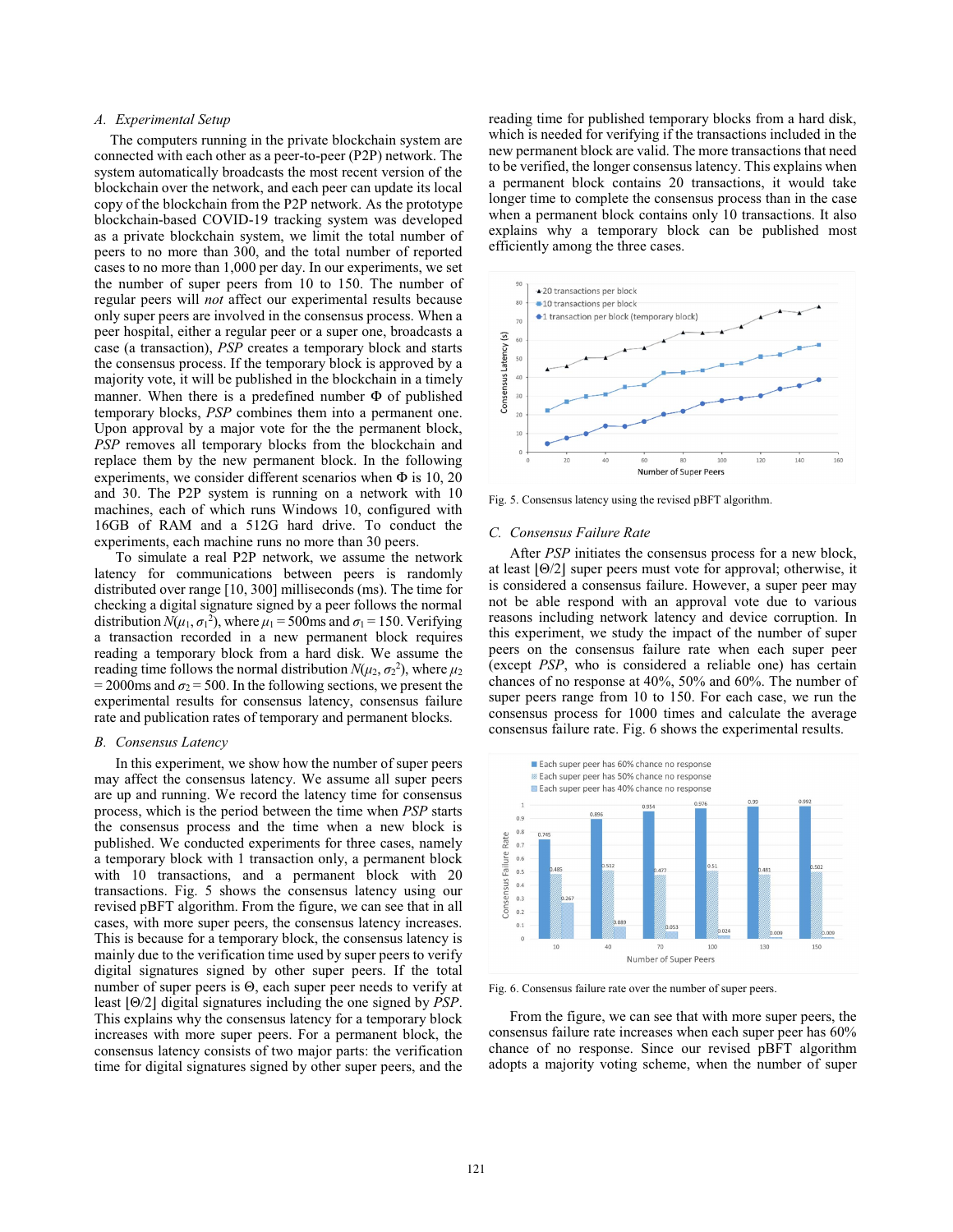peers is low (e.g., 10), the results show that there would be chances for *PSP* to receive at least 5 approval votes to declare a successful consensus process. However, when the number of super peers goes up (e.g., 150), it becomes nearly impossible for *PSP* to receive at least 75 approval votes for a successful consensus process. This might sound strange as one would expect the failure rate remains constant regardless of the number of super peers, but our experiment results do follow the mathematical calculation of the successful rate using (3), where  $\theta$  is the total number of super peers and  $p$  is the chance of no response from each super peer except the primary one.

$$
f(\theta) = \sum_{k=\lfloor \theta/2 \rfloor}^{\theta-1} [C_k^{\theta-1} (1-p)^k p^{\theta-k-1}]
$$
 (3)

On the other hand, the experimental results show that with more super peers, the consensus failure rate decreases when each super peer has 40% chance of no response. When the number of super peers goes up (e.g., 150), it becomes almost constantly possible for *PSP* to receive at least 75 approval votes for a successful consensus process. Finally, the results show that the consensus failure rate is around 0.5 when each super peer has 50% chance of no response. This implies the number of super peers have no significant impact on the consensus failure rate in this case. Based on the experiment results, we can conclude that when the chance of no response from the super peers is reasonable low (e.g., below 40%), with enough number of super peers, the revised pBFT algorithm can always perform reliably for successful consensus of a new block.

In more realistic scenarios, suppose each super peer (except the primary one) has 10% chance of no response; however, when a super peer responds, it may reject a new block due to various reasons, e.g., errors found in the new block and being dishonest. Such situations will inevitably affect the successful rate of the consensus process. In the following experiment, we assume each super peer has 10% chance of no response, and when it responds, it will have 30%, 40% or 50% chance of rejection. Fig. 7 shows the consensus failure rate over the number of super peers in the three different scenarios.



Fig. 7. Consensus failure rate with chances of rejection.

The experiment results match those of our previous experiment. When the chance of rejection is 50%, the probability of approving a new block by a super peer with 10% chance of no response would be 45%; therefore, with more super peers, the consensus failure rate increases. In the other two

scenarios, the probabilities of approving a new block by a super peer are all above 50%; thus, with more super peers, the consensus failure rate decreases. With the above experimental results, we can further conclude that when the chance of no response and the chance of rejection from the super peers are reasonable low (e.g., 10% and 30%, respectively), with enough number of super peers, the revised pBFT algorithm can always perform reliably for successful consensus of a new block.

### *D. Publication Rate of Temporary and Permanent Blocks*

We now demonstrate how temporary blocks and permanent blocks can be published timely in a private blockchain. Note that with private blockchain, we do not expect a huge volume of cases reported per day. In the following experiments, we set the number of super peers (i.e., trusted hospitals) to 80. We assume there are about 1,000 cases per day to be published in the blockchain. Table I shows the number of cases generated every 4 hours during a day, with more cases reported during the daytime.

TABLE I. NUMBERS OF CASES GENERATED DURING A DAY

| Hours        | 0-4 | $4 - 8$ | $8 - 12$ | $12 - 16$ | 16-20 | $20 - 24$ |
|--------------|-----|---------|----------|-----------|-------|-----------|
| No. of Cases | 100 | 200     | 200      | 300       | 100   | 100       |

We test our blockchain system in three different scenarios, where a permanent block contains 10, 20 and 30 records from temporary blocks, respectively. Fig. 8 shows the number of permenant blocks published every 4 hours during a day.



Fig. 8. Number of permanent blocks published during a day.

From Fig. 8, we can see that almost all reported cases can be published timely except for the 12-16 time period, where about 60-80 cases have to be delayed for publication in the following time period 16-20. This is not a major problem because in our blockchain-based COVID-19 case recording and tracking system, cases reported earlier will be processed and published earlier. Therefore, the delay was actually within a couple of hours rather than 4 hours. In all three scenarios with different numbers of records in a block, the numbers of cases that can be published during a time period are very close.

Figure 9 shows the number of temporary blocks published every 4 hours during a day. Similarly, we can see that all cases can be published timely except for the 12-16 time period, where 72 out of 300 cases generated during that period have to be delayed for publication in the following time period 16-20. For